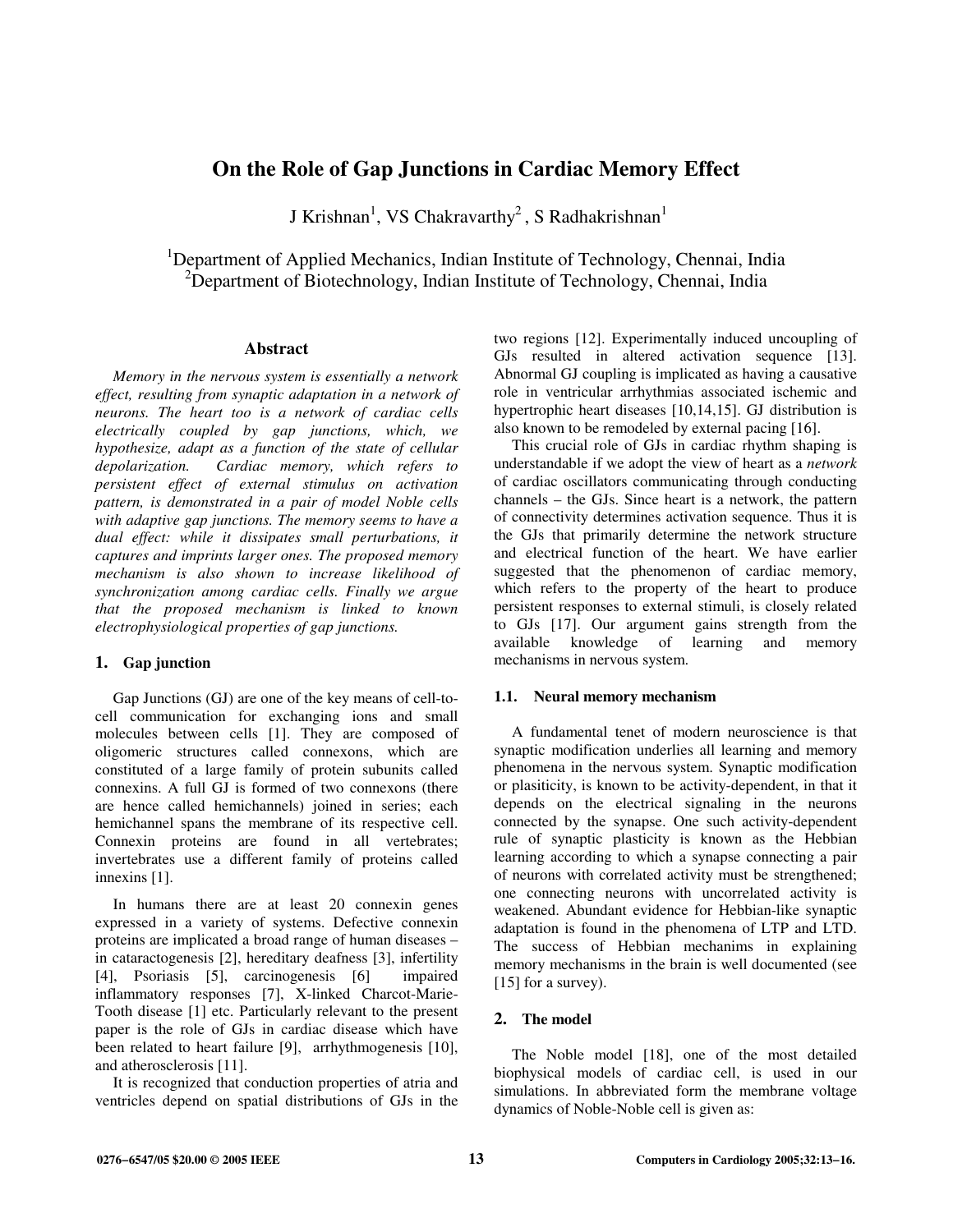$$
C\frac{dV_m}{dt} = I^{i\text{onkin}} + I_{\text{ext}}\tag{2.1}
$$

where C is the membrane capacitance,  $V_m$  is the membrane voltage, Iionkin represents all the currents flowing in due to kinetics of ion channels,  $I_{ext}$  is the external current, if any. For more details of the model the reader may refer to original sources [18].

The Noble model is autorhythmic only for a range of values of *leakage conductance* (between 0.0068 and 3.45e-4  $S/mm<sup>2</sup>$ ). When a pair of autorhythmic cells are coupled by a  $GJ$  conductance,  $g_j$ , voltage dynamics becomes:

$$
C\frac{dV_1}{dt} = I_1^{ionkin} + g_j(V_2 - V_1)
$$
 (2.2)  

$$
C\frac{dV_2}{dt} = I_2^{ionkin} + g_j(V_1 - V_2)
$$
 (2.3)

where  $V_1$  and  $V_2$  are the membrane voltages of cells 1 and 2 respectively;  $I_1$ <sup>ionkin</sup> and  $I_2$ <sup>ionkin</sup> represents the total ion channel currents in cells 1 and 2;  $g_j$  represents the conductance of the GJ connecting the two cells.

When the two cells  $1 \& 2$  are in autorhythmic mode, they synchronize only when the individual frequencies of the two cells,  $f_1$  and  $f_2$  are sufficiently close, and the coupling conductance is sufficiently high. When the cells do synchronize, and beat at a common frequency, f (where,  $f_1 < f < f_2$ ), the phase difference between the two cells,  $\phi$ , increases with decreasing conductance,  $g_j$ .

It has been proposed that cardiac memory gives increased stability to cardiac activation pattern in the sense that the memory mechanism can dissipate small perturbations to activity. Since a robust cardiac activation pattern depends on stable phase-relationships among cardiac oscillators GJs are most likely to have a role in the memory effect. Hence our hypothesis for GJ-based cardiac memory mechanism: cardiac memory is the result of a cell-to-cell interaction that tries to maintain a fixed relationship between phase and GJ coupling under varying external stimuli. Cells try to compensate for any change in phase difference by making adaptive changes to GJ coupling strength. This GJ adaptation dynamics is given as:

$$
\tau \frac{dw}{dt} = -w + (V_1 V_2) \tag{2.4}
$$

where 'w' is an abstract variable representing short-term correlation between  $V_1(t)$  and  $V_2(t)$ . Then,  $g_j$  can be estimated from 'w' as:

$$
g_j = F(w), \tag{2.5}
$$

where for a given pair of cells, F(w) is found empirically from simulations. Eqn. (2.4) is analogous to Hebb-like mechanisms proposed to explain learning related phenomena in the brain.

#### **3. Simulation experiments**

All the simulations revolve around a pair of Noble cardiac cell models. Fig. 1 (a) shows the membrane voltages of two cells, with intrinsic frequencies  $f_1=50$ bpm and  $f_2$ =60 bpm, and a coupling conductance (G<sub>cpl</sub>) of 5e-5 S/mm<sup>2</sup>. A sharp spike followed by a plateau due to slow calcium kinetics, characteristic of cardiac action potential, can be seen in the waveform. External current inputs given to the two cells are generated by simulating another cell model with intrinsic frequency  $f = 59$  bpm. This frequency is chosen because it falls in the range of common frequencies at which the two cells entrain. The two external inputs have the same amplitude (15  $mA/mm<sup>2</sup>$ ).

Since presentation of external inputs disturbs the relation between phase difference and coupling conductance, learning mechanisms (eqns.  $(2.4 \& 2.5)$ ) are triggered and the cell pair system searches for a value of  $G<sub>cpl</sub>$  that is more appropriate for the new, imposed value of phase difference. For a cell pair (with  $f_1=50$  bpm and  $f_2$ =60 bpm) driven by external current inputs ( $I_{ext}$  =15 mA/mm<sup>2</sup>, phase difference,  $\phi_{ext} = 45^{\circ}$ ) the phase difference between the membrane voltages of the two cells in four different stages –1) natural condition i.e., before learning without external input), 2) with external input, just before learning, 3) after learning with the external input still present, and 4) after learning with external input removed – are observed. The long term change in phase difference produced by the external input, supported by GJ adaptation, is the basic memory effect (Fig. 1).

In the second study, external inputs are given for both short (10 secs) and long duration (30 secs). In the case of short duration external signal, the effect of external signal disappears after removal of the signal, whereas in long duration signal, the cells search for a new value of  $G_{cpl}$ and input signal disturbance is imprinted on the pair of cells (Fig. 2.)

The third study, two cells with a coupling conductance  $(G_{\text{cpl}} = 5e-5 \text{ S/mm}^2)$  entrain with a phase difference of  $\phi$ =31.86°. This phase difference increases with decreasing  $G_{\text{cpl}}$  (within limits). The range of values of  $G_{\text{cpl}}$  for which a pair of cells are entrained depends on the difference in intrinsic frequencies of the two cells  $(f_1-f_2)$  as well as coupling conductance. From our simulation, it is observed that the range of coupling conductance for which a pair of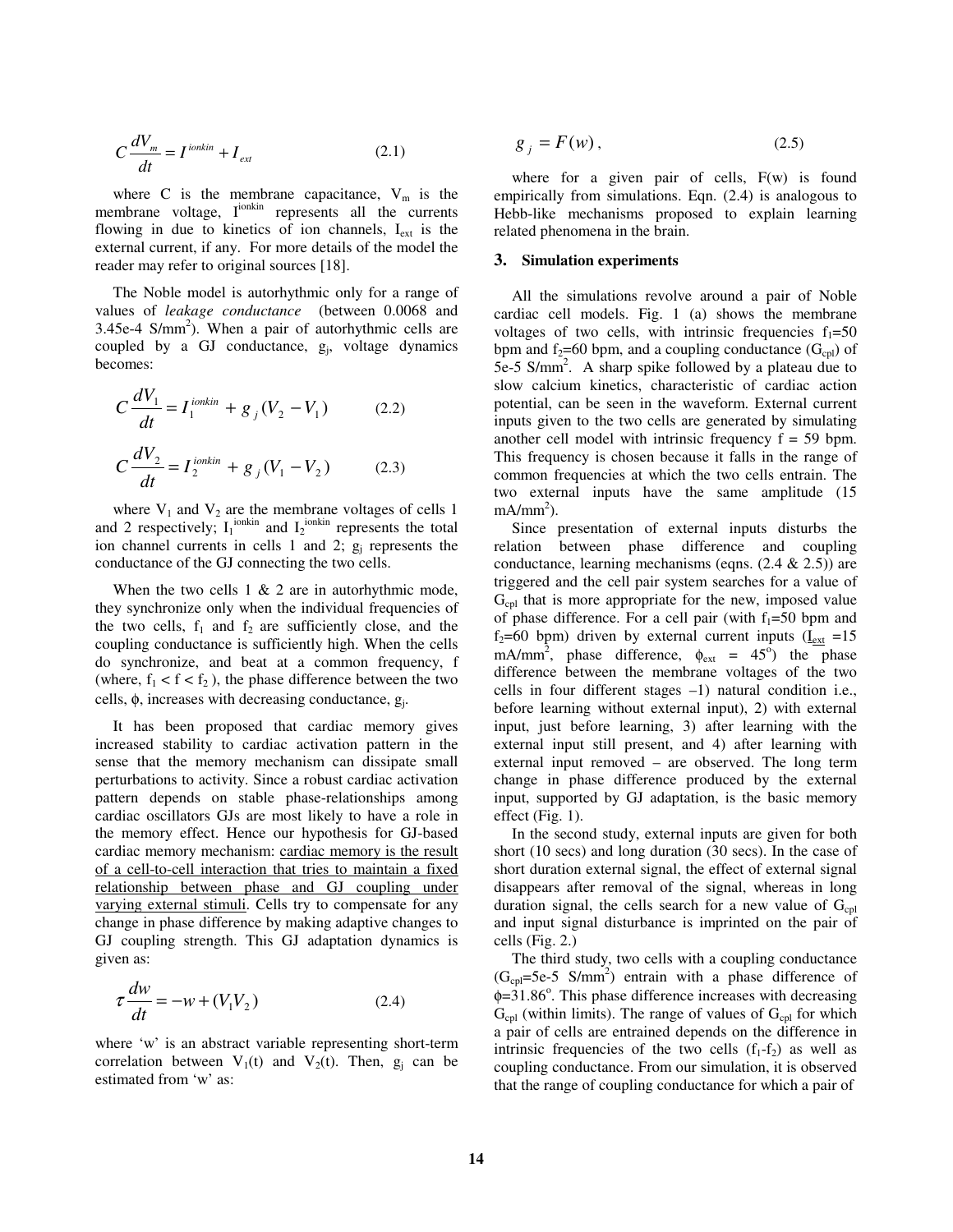

Figure 1: Response of cell Pair with and without external signal and before and after learning.



Figure 2: Response of cell pair with short and long duration external signal

cells are entrained can be increased by the proposed GJ adaptation mechanism of eqn. 2.4 (Fig. 3). This shows that GJ adaptation improves synchronization.

In the fourth study, external inputs are presented with a frequency of 59 and variable phase difference  $(0^{\circ}$  to 150°). During this simulation, the steady state value of GJ conductance  $(G_{\text{CPL}}(SS))$  and rms value of junctional voltage (V\_rms) have been recorded. The relation between  $G_{\text{CPL}}(SS)$  and V\_rms (Fig. 4) closely resembles the familiar bell-shaped relationship between  $(G_{\text{CPI}}(SS))$ and *steady state* junctional voltage  $(V_i)$  [19].



Figure 3: GJ adaptation increases synchronization in a pair of cells



Figure 4: Bell-shaped relation between GJ conductance and rms Junctional voltage

### **4. Discussion**

The paradigm shift that came in the field of neuroscience in the 80's is often called "Connectionism" because it recognized the supreme importance of neural connections in determining brain function. It is now axiomatic that synaptic (connectionist) modification underlies learning and memory in the brain. Taking this analogy into cardiac electrophysiology we hypothesize that adaptation of GJs a la neurons forms the basis of cardiac memory effect [17].

In the present paper we show that the proposed mechanism of GJ adaptation explains several known phenomenological properties of cardiac memory. Most importantly we show that proposed GJ adaptation has deep ties with known electrophysiology of GJs – the bellshaped dependence of steady-state GJ conductance, gss on